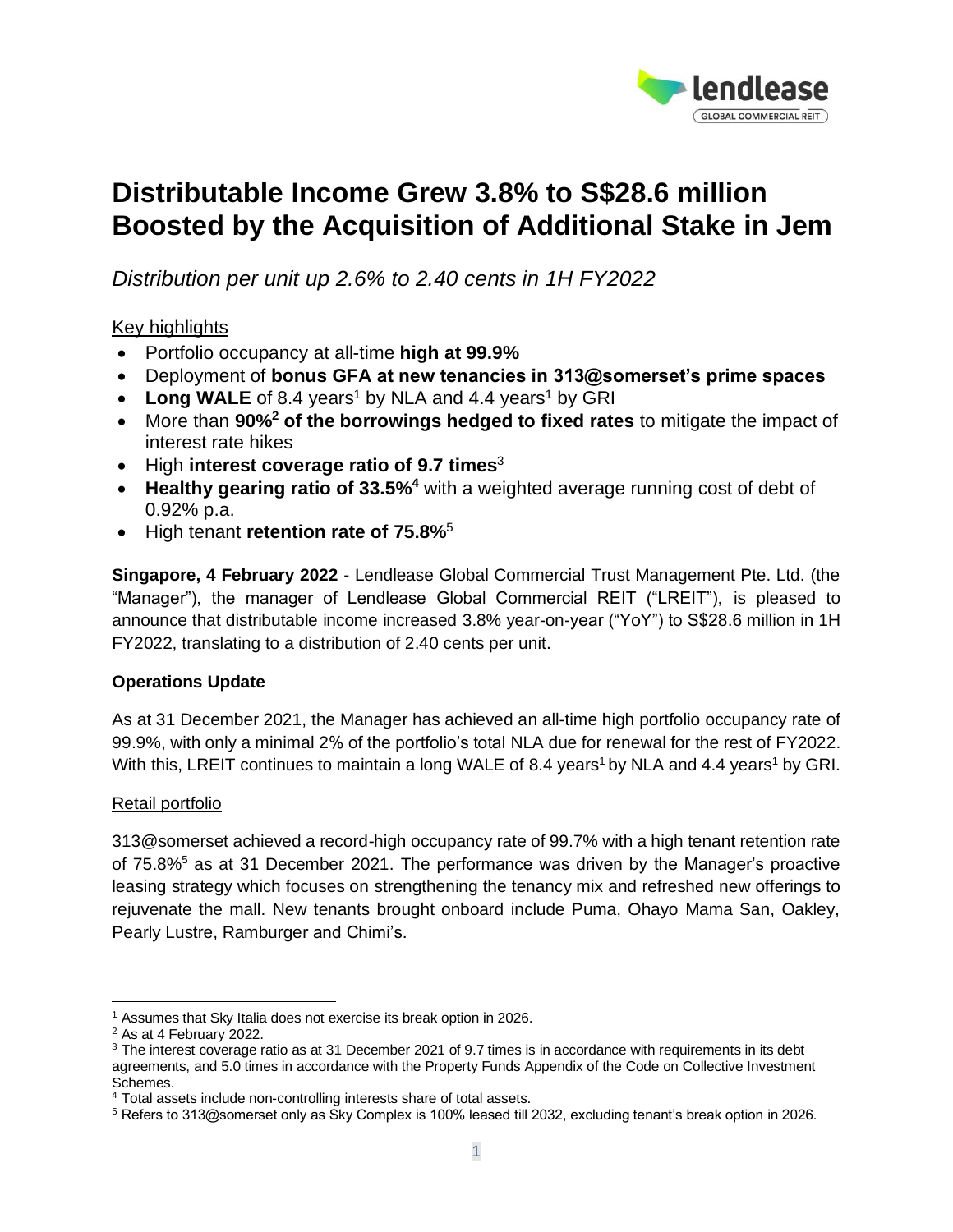

Tenant sales continued to outperform footfall and improved 7.8% YoY to S\$166.4 million in 2021. Visitation in 2021 dipped 2.7% YoY on the back of the tightened restrictions on group size.

## *Making 313@somerset even better*

The Manager is pleased to report that it will utilise approximately 660 sq ft arising from the increase in permissible plot ratio from 4.9+ to 5.6 in two prime units at the ground floor of 313@somerset to expand leasable unit space and unlock value for Unitholders.

Its strategy to deploy the additional gross floor area ("GFA") is a thought-through process since the onset of the pandemic. The deployment will be carried out during the fit-out period to avoid unnecessary hoarding and disruption to the operations of other tenants in the mall. With the remaining untapped GFA of approximately 10,200 sq ft, the Manager is confident that LREIT will be able to maximise the full potential of 313@somerset and bring value to its Unitholders.

## *Jem continued to demonstrate its attractiveness as a retail destination in the west of Singapore*

During the quarter, Jem welcomed new tenants Fruit Paradise, Home & Giving, Anothersole and Sunday Staples. Another leasable unit – currently occupied by Kskin – was created to unlock value and improve asset returns at Jem.

#### Office portfolio

Sky Complex continued to maintain its resilience and generate stable income.

The three grade-A office buildings are fully occupied by a single tenant and operate on a triplenet lease structure. With a long lease term until 2032<sup>1</sup> and annual rental escalation based on 75% of ISTAT consumer price index variation, Sky Complex is projected to provide stable income stream to the portfolio.

On Jem, its office component remains 100% leased to Singapore's Ministry of National Development for a 30-year lease term. The demand for office space in Singapore's suburban market is likely to remain resilient in the near to long term due to the decentralisation trend as more office tenants look to the suburban areas to save on rental costs and adopting a flex and core strategy.

Mr Kelvin Chow, Chief Executive Officer of the Manager, said, "Overall performance was boosted by the additional stake in Jem and LREIT's financial position remains strong. This points to the underlying strength of our well-located assets and our continuous focus on enhancing our retail mall's offerings."

Mr Chow added, "Suburban malls have demonstrated relevance and resilience during the COVID-19 pandemic. Jem has showed its resilience as evidenced by its ability to rebound faster than its competitors from the downturn."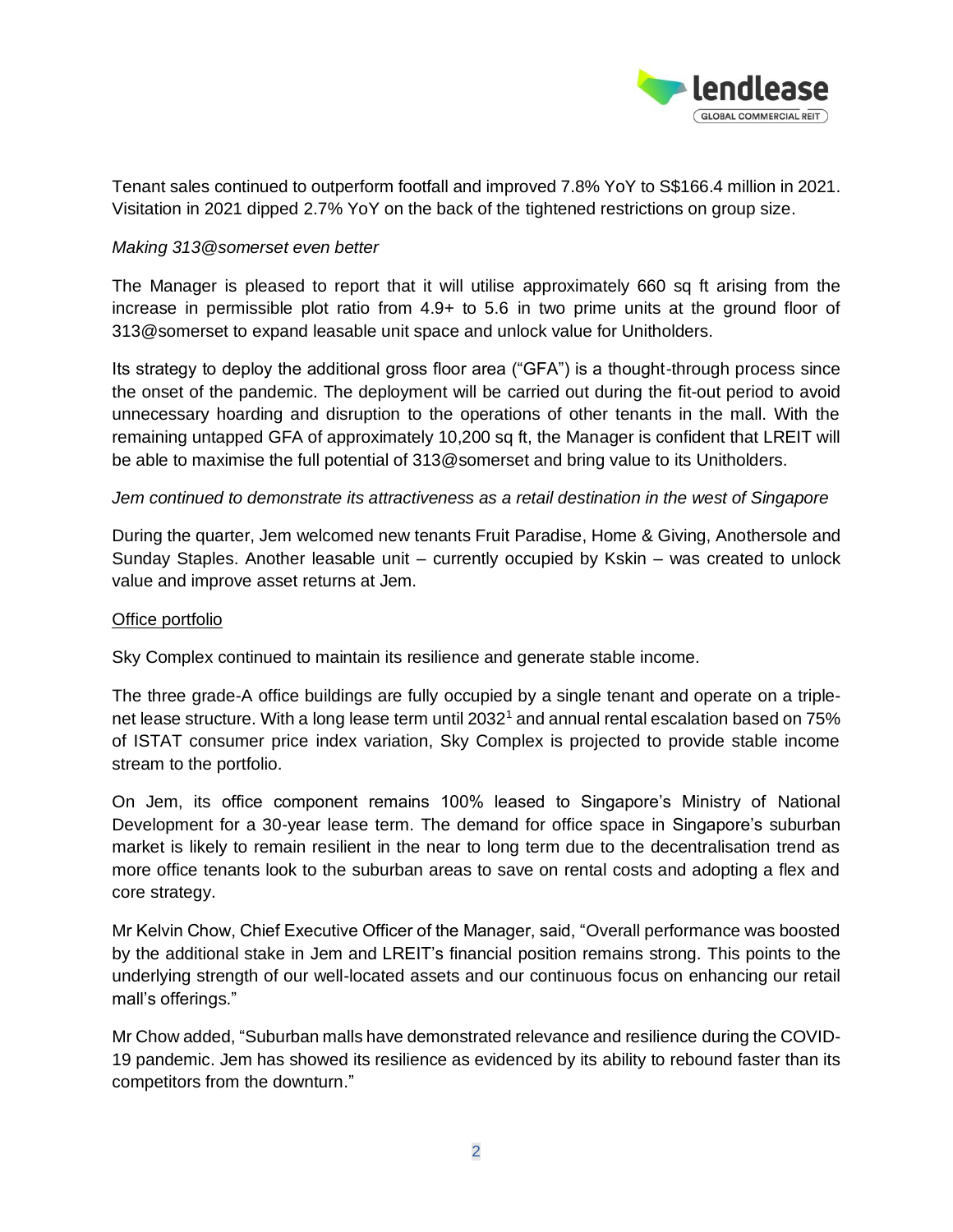

## **Financial Update**

Gross revenue for 1H FY2022 was S\$39.2 million attributed to lower rental reversion at 313@somerset and lower revenue from Sky Complex due to foreign exchange. Net property income for the period was S\$29.6 million, 2.5% lower YoY. This was partially offset by lower property operating expenses of S\$1.7 million or 14.9% from the absence of doubtful debt provisions and lower expenses contributed from marketing, insurances, salary & related expenses and operating expenses.

## *Capital Management*

Gross borrowings were S\$666.6 million as at 31 December 2021 with a gearing ratio of 33.5%<sup>4</sup>. The Group and LREIT have undrawn debt facilities of S\$136 million to fund its working capital. With this, LREIT has sufficient bank facilities to refinance debt due in FY2023.

The weighted average debt maturity was 2.0 years with a weighted average running cost of debt of 0.92% per annum. LREIT also has a high interest coverage ratio of 9.7 times, which will provide ample buffer from the debt covenant of 2.0 times. All of LREIT's debt are unsecured with more than  $90\%^2$  of its borrowings hedged to fixed rate.

## **Distribution Policy**

LREIT intends to make distributions to Unitholders semi-annually and will distribute at least 90.0% of its adjusted net cashflow from operations for each financial year. The actual level of distribution will be determined at the Manager's discretion.

ENDS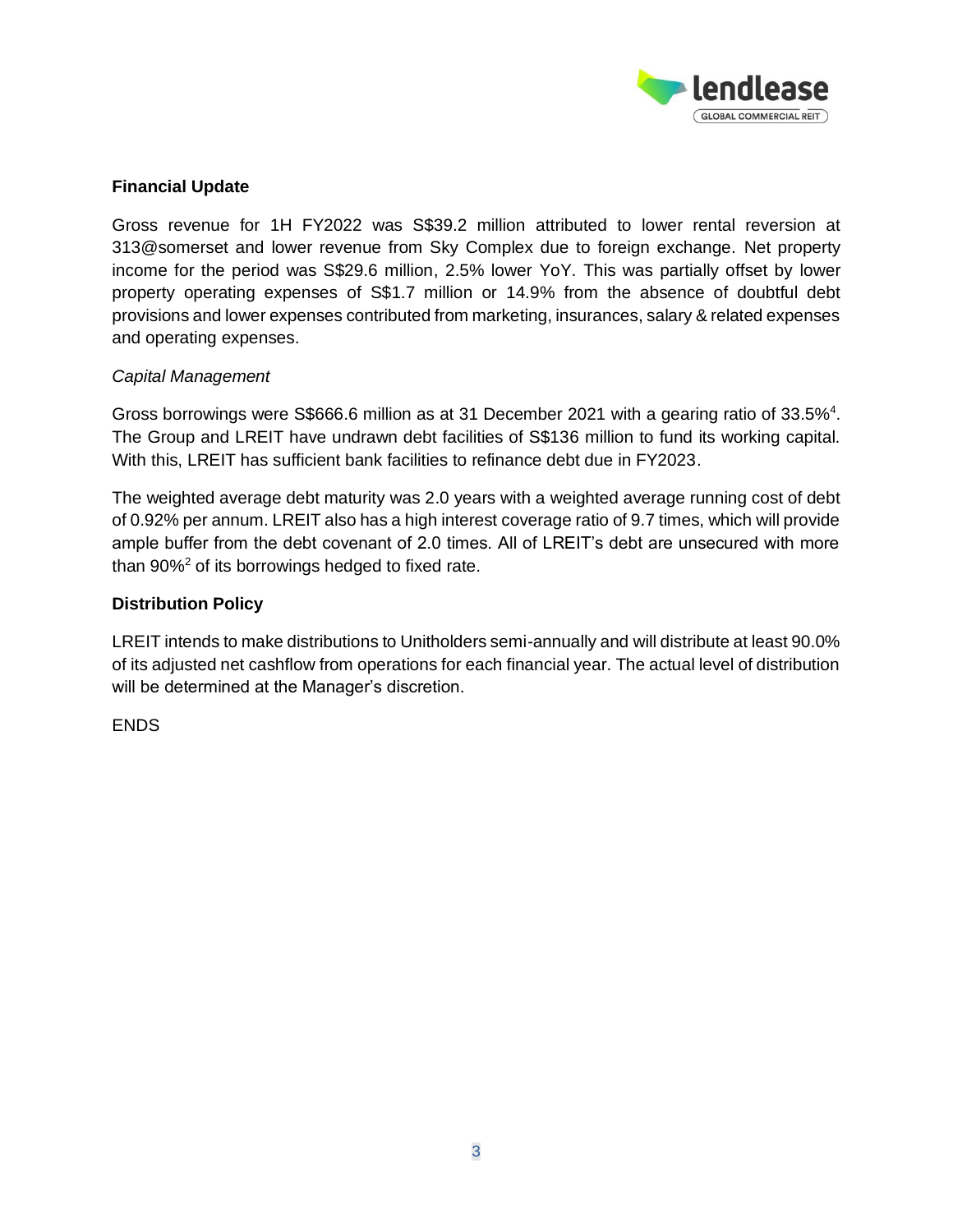

#### **About Lendlease Global Commercial REIT**

Listed on 2 October 2019, Lendlease Global Commercial REIT ("**LREIT**") is established with the principal investment strategy of investing, directly or indirectly, in a diversified portfolio of stabilised income-producing real estate assets located globally, which are used primarily for retail and/or office purposes.

Its portfolio comprises a leasehold interest in 313@somerset, a prime retail property located in Singapore and a freehold interest in Sky Complex, which comprises three grade-A office buildings located in Milan. These four properties have a total net lettable area of approximately 1.3 million square feet, with an appraised value of S\$1.4 billion. Other investments include a 31.8% indirect interest in Jem, an integrated office and retail development in Singapore and a tender project to develop a multifunctional event space on a site adjacent to 313@somerset.

LREIT is managed by Lendlease Global Commercial Trust Management Pte. Ltd., an indirect wholly-owned subsidiary of Lendlease. Its key objectives are to provide Unitholders with regular and stable distributions, achieve long-term growth in distribution per unit and net asset value per unit, and maintain an appropriate capital structure.

#### **About the Sponsor - Lendlease Corporation Limited**

The Sponsor, Lendlease Corporation Limited, is part of the Lendlease Group<sup>6</sup>, an international real estate group with core expertise in shaping cities and creating strong and connected communities, with operations in Australia, Asia, Europe and the Americas.

Headquartered in Sydney and established in 1958, the Lendlease Group's vision is Together we create value through places where communities thrive.

The Lendlease Group's approach is to maintain a portfolio of operations that deliver diversification of earnings by segment and region, providing a mitigant to property cycles. This approach means that through cycles the composition of earning from each segment or region may vary.

The Lendlease Group has a development pipeline value of approximately A\$114 billion<sup>7</sup>, core construction backlog of A\$15 billion<sup>10</sup> and funds under management of A\$40 billion<sup>10</sup>. The Lendlease Group is a trusted investment manager to over 150 key capital partners in property and investments.

#### **For more information, please contact Investor Relations:**

Lendlease Global Commercial Trust Management Pte. Ltd. Ling Bee Lin enquiry@lendleaseglobalcommercialreit.com Tel: +65 6671 7374

 $6$  Lendlease Group comprises the Sponsor, Lendlease Trust and their subsidiaries.

<sup>7</sup> As at 30 June 2021.